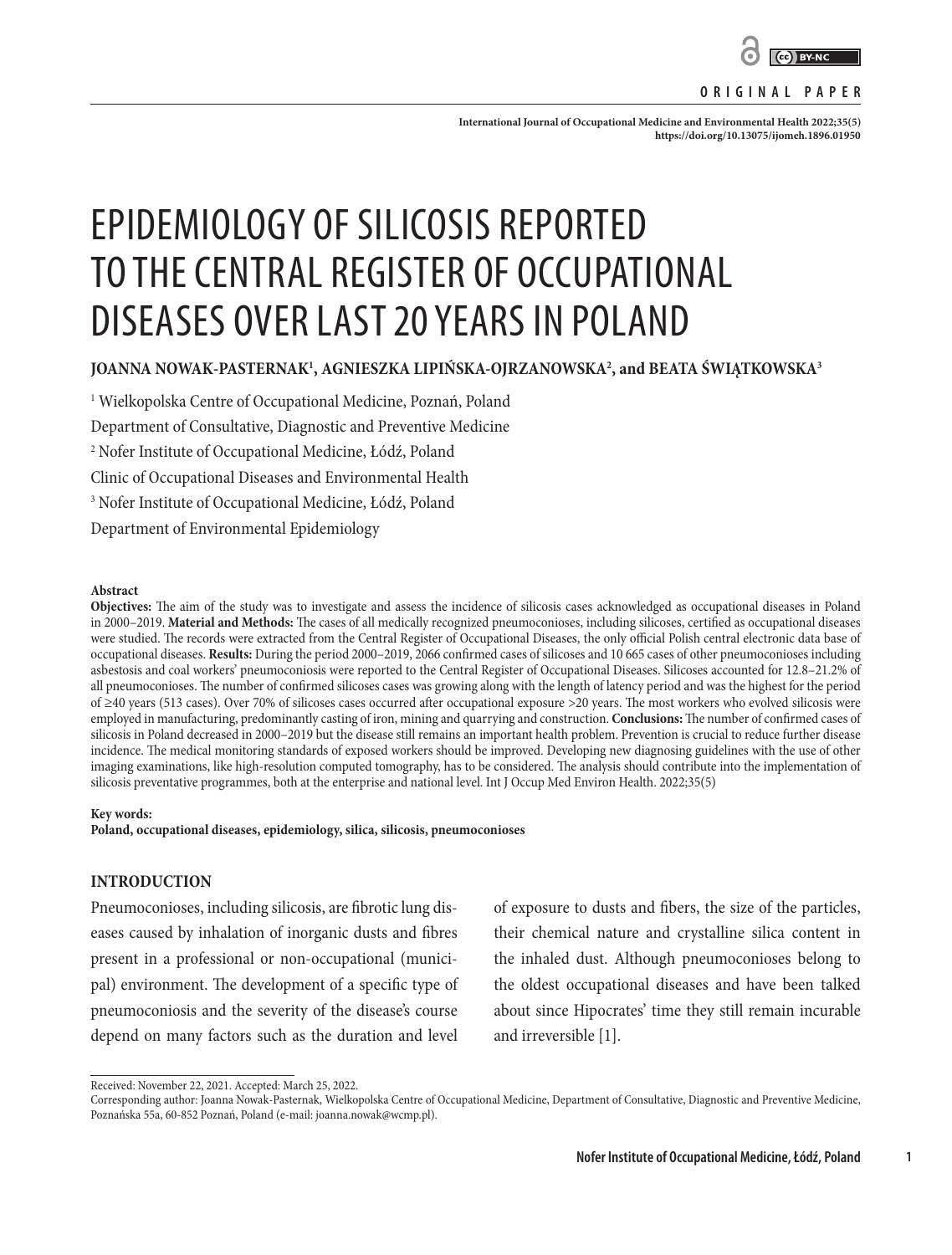In compliance with regulations in many countries, including Poland, the case of pneumoconiosis related to workplace exposure can be recognized as an occupational disease on the basis of specified criteria [2]. The predominant types of pneumoconioses in Poland are coalworkers' pneumoconiosis (CWP), silicosis and asbestosis. Pneumoconioses have been listed in the Polish schedule of occupational diseases since 1928 [3]. The present schedule, issued in 2009, includes 8 types of the disease: silicosis, coal workers' pneumoconioses, silicotuberculosis, welders' pneumoconiosis, asbestosis and other pneumoconioses caused by dusts of silicates, talcosis, graphite pneumoconiosis and pneumoconioses caused by metal dusts [4].

In Poland, each medical opinion on the diagnosed occupational disease must be stated by the national sanitary inspector and afterwards, obligatorily reported to the Central Register of Occupational Diseases in the Nofer Institute of Occupational Diseases in Łódź, Poland by the occupational disease statement card. The disease entities are reported to the Central Register in accordance with the Polish schedule of occupational diseases. Nowadays, the Central Register is the only full and principal data source used to investigate the incidence of occupational diseases in Poland [4,5]. Information mandatory reported on the statement card include among others, the individual's personal data, the identification of the workplace where the occupational disease occurred, the type of job, the main occupational factor inducing the disease and the occupational exposure duration.

According to Statistics Poland in 2019 there were 50 353 persons employed in exposure to industrial dusts in Polish enterprises employing ≥10. Of them 34 201 were exposed to fibrous dusts, mostly in mining and quarrying, industrial manufacturing and construction [6]. Lately, several foreign studies have indicated silicoses emerging in new industries like artificial stone manufacturing and it becomes a new problem for occupational health care professionals [7]. There is a need for robust data on national as well as global prevalence of silicosis to draw attention to this threatening issue.

The aim of this paper is to investigate and assess the incidence of silicoses over the past 20 years in Poland.

## **MATERIAL AND METHODS**

The cases of all medically recognized pneumoconioses, including silicoses, certified as occupational diseases, obligatorily reported to the Central Register of Occupational Diseases in 2000–2019 were studied. The analysis was based on the information compiled from submitted reporting forms on occupational diseases such as gender, age at the moment of issuing the decision on the occupational disease (<30 years, 30–39 years, 40–49 years, 50–59 years, 60–69 years, and ≥70 years), duration of exposure to the respirable crystalline silica ( $\leq$ 12 months, 1–4 years, 5–9 years, 10–14 years, 15–19 years, ≥20 years), sector of the national economy and province of Poland, latency period between the beginning of occupational exposure to silica and the date of occupational disease statement (<5 years, 5–9 years, 10–19 years, 20–29 years, 30–39 years, ≥40 years). For 626 cases (30.3%) details regarding the latency were not available because the calendar year of the beginning of occupational exposure to silica dust was not reported in the statement card.

#### **RESULTS**

Pneumoconioses belonged to the most frequently occurring occupational diseases in Poland. During the period 2000–2019, 12 731 confirmed cases of pneumoconioses were reported in the Central Register of Occupational Diseases. In the investigated period pneumoconioses accounted for 10.2–28.5% of all occupational diseases cases reported annually and 19.4% in total. The highest percentage of pneumoconioses falls on the last 10 years (Table 1).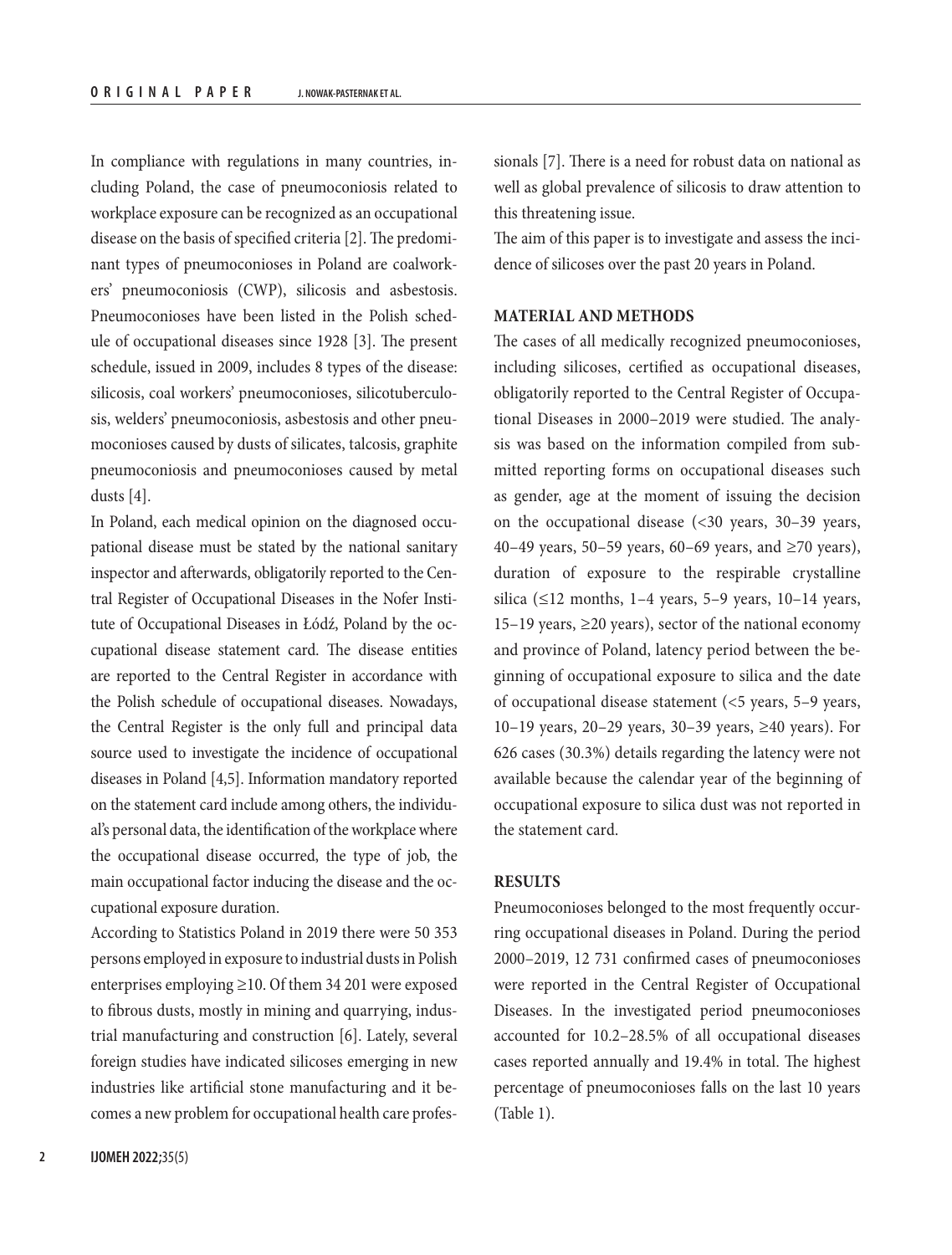The 3 most common types of pneumoconioses reported in Poland in 2000–2019 were:

- coal workers' pneumoconioses (8291 cases, 65.1%),
- silicoses (2066 cases, 16.2%),
- asbestoses with other pneumoconioses caused by dusts of silicates (1842 cases, 14.5%) (Figure 1).

These types also dominated in males:

- coal workers' pneumoconioses (8270 cases, 68.6%),
- silicoses (1977 cases, 16.4%),
- asbestoses and other pneumoconioses caused by dusts of silicates (1294 cases, 10.7%).
- The remaining were:
- silicotuberculosis (259 cases, 2.1%),
- welders' pneumoconiosis (155 cases, 1.3%),
- talcosis (27 cases, 0.2%),
- pneumoconiosis due to metal dusts (6 cases, 0.05%),
- other types of pneumoconioses (4 cases, 0.03%)
- non-collagenous pneumoconioses (stannosis, barytosis, siderosis) (1 case, 0.01%)
- unspecified pneumoconioses (66 cases, 0.5%).

This structure was different in the group of women where:

- asbestoses and other pneumoconioses caused by dusts of silicates (548 cases, 81.5%),
- subsequently silicoses (89 cases, 13.2%),
- coal workers' pneumoconioses (21 cases, 3.1%),
- welders' pneumoconioses, talcoses and other types of pneumoconioses (2 cases each, 0.3% each),
- pneumoconiosis caused by metal dusts and silicotubercolosis (1 case each, 0.15% each),
- unspecified pneumoconioses (6 cases, 0.9%).

Between 2000 and 2019 the total of 2066 confirmed cases of silicoses were reported. In this period silicoses accounted for 12.8% in 2007 to 21.2% in 2017 of all pneumoconioses cases and 16.2% in total. There was a decreasing trend in number of pneumoconioses and silicoses. In the period 2000–2019, each year on average, there were almost 19 cases of pneumoconioses and 3 cases of silicoses less (Figure 2).

| Year      | Occupational diseases |                           |
|-----------|-----------------------|---------------------------|
|           | total<br>[n]          | pneumoconioses<br>[n (%)] |
| 2000      | 7339                  | 748 (10.2)                |
| 2001      | 6007                  | 820 (13.7)                |
| 2002      | 4915                  | 692 (14.1)                |
| 2003      | 4365                  | 809 (18.5)                |
| 2004      | 3790                  | 754 (19.9)                |
| 2005      | 3249                  | 672 (20.7)                |
| 2006      | 3129                  | 667 (21.3)                |
| 2007      | 3285                  | 701 (21.3)                |
| 2008      | 3546                  | 697 (19.7)                |
| 2009      | 3146                  | 634 (20.2)                |
| 2010      | 2933                  | 790 (26.9)                |
| 2011      | 2562                  | 705 (27.5)                |
| 2012      | 2402                  | 570 (23.7)                |
| 2013      | 2214                  | 577 (26.1)                |
| 2014      | 2351                  | 610 (25.9)                |
| 2015      | 2094                  | 422 (20.2)                |
| 2016      | 2119                  | 603 (28.5)                |
| 2017      | 1942                  | 415 (21.4)                |
| 2018      | 2022                  | 392 (19.4)                |
| 2019      | 2065                  | 453 (21.9)                |
| 2000-2019 | 65 475                | 12731 (19.4)              |

Silicoses as well as other types of pneumoconioses are a group of occupational diseases most frequently diagnosed in males. In the examined period of time >95% of silicoses (1977 cases) occurred in males. Only 89 out of 2066 cases were confirmed in females (Figure 3).

Silicoses usually occur a long time after the beginning of the occupational exposure. On the basis of reported data, for 1440 out of 2066 silicosis cases (69.7%) it was possible to calculate the latency period understood as a period between the beginning of occupational exposure to respirable crystalline silica and the date of diagnosing the occupation-

**Table 1.** Occupational diseases in total and pneumoconioses in Poland, 2000–2019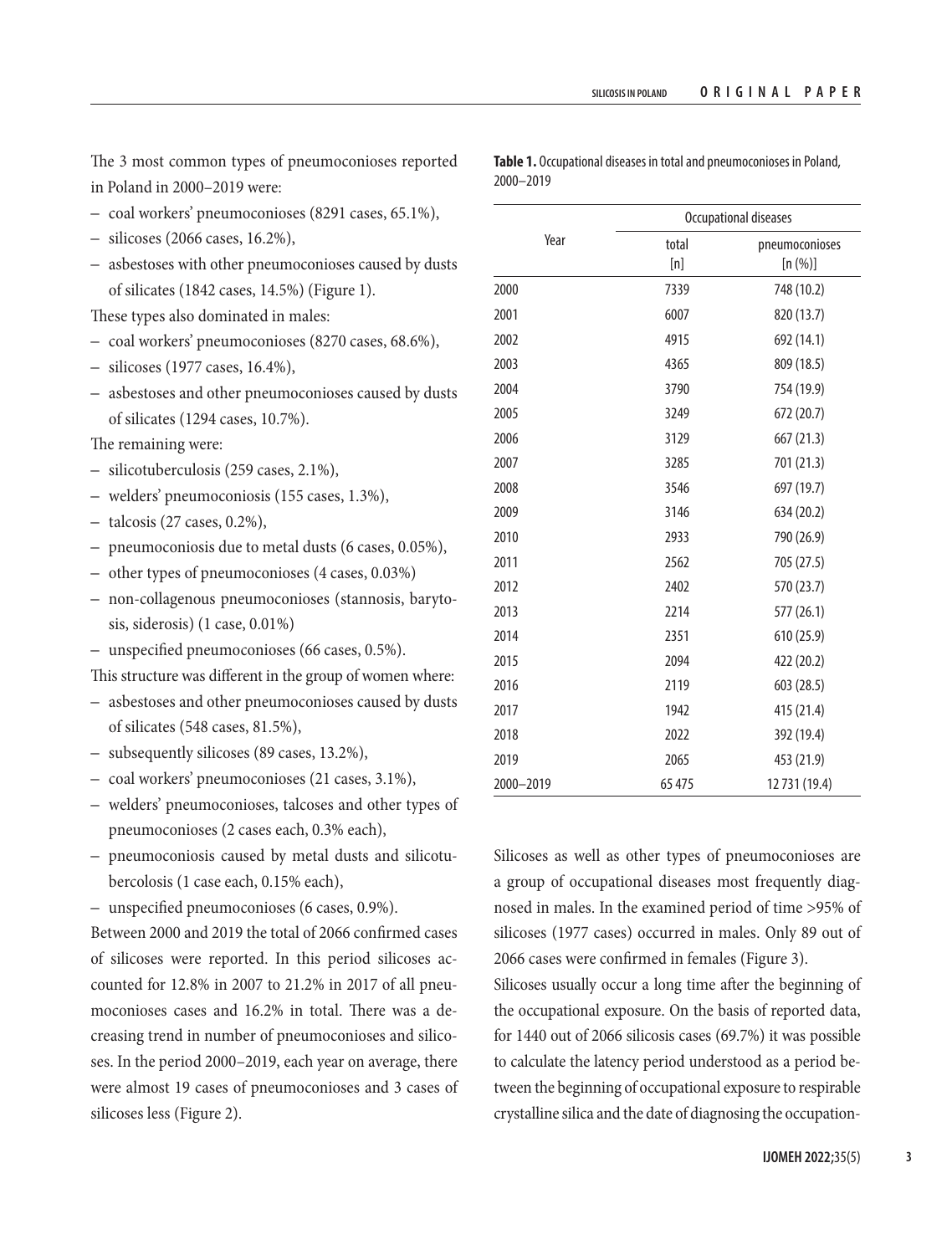

**Figure 1.** Distribution (structure) of pneumoconiosis cases in Poland by types, 2000–2019

al disease (Figure 4). The number of confirmed silicoses cases was growing along with the length of latency period. For the period of  $\geq 40$  years the number was the highest and accounted for 513 cases (29 females, 484 males).

Silicoses due to workplace exposure evolve after a longterm professional activity related to inhalation of dusts. In the analysed period over 70% of silicoses cases occurred after occupational exposure >20 years. There was an increasing trend in number of silicoses in both male and female group, with the highest number of cases in the individuals who were occupationally exposed to crystalline silica for at least 20 years: 58 women (65.2%) and 1403 men (71.0%). There were also individuals who developed silicosis after a very short time of workplace exposure to crystalline silica. Two cases occurred after occupational exposure <1 year (0,1%) and 30 cases after exposure <5 years (1.4%) (Figure 5). In females there were only 2 cases that evolved after occupational exposure <5 years and there were no silicoses cases that evolved after exposure <1 year.



**Figure 2.** Pneumoconioses and silicoses cases reported in Poland, 2000–2019



**Figure 3.** Silicoses cases in Poland by gender, 2000–2019

Silicoses were predominantly found in individuals >40 years. In the examined period of time there were also silicoses stated in younger individuals. Between 2000 and 2019, there were only 7 cases of silicoses confirmed in young adults, <30 years, all of them males. The number of cases has gradually risen from the 92 cases (4.5%) in the age group 30–39, 437 cases (21.1%) in the age group 40–49 years, and 745 cases (36.1%) in the age group 50–59 years. Subsequently, the number of cases has declined to 467 cases (22.6%) in the age group 60–69 years and 318 cases (15.4%) in the group of age >69 years. In Poland, the retirement age for men is 65 years and for women 60 years. Two last age ranges cover individuals >60 years thus it is possible to point out that >40% of females in this study had silicosis in their working age but no such data are available for males.

Between 2000 and 2019 nearly 70% of all silicoses cases were confirmed in 4 out of 16 Polish provinces: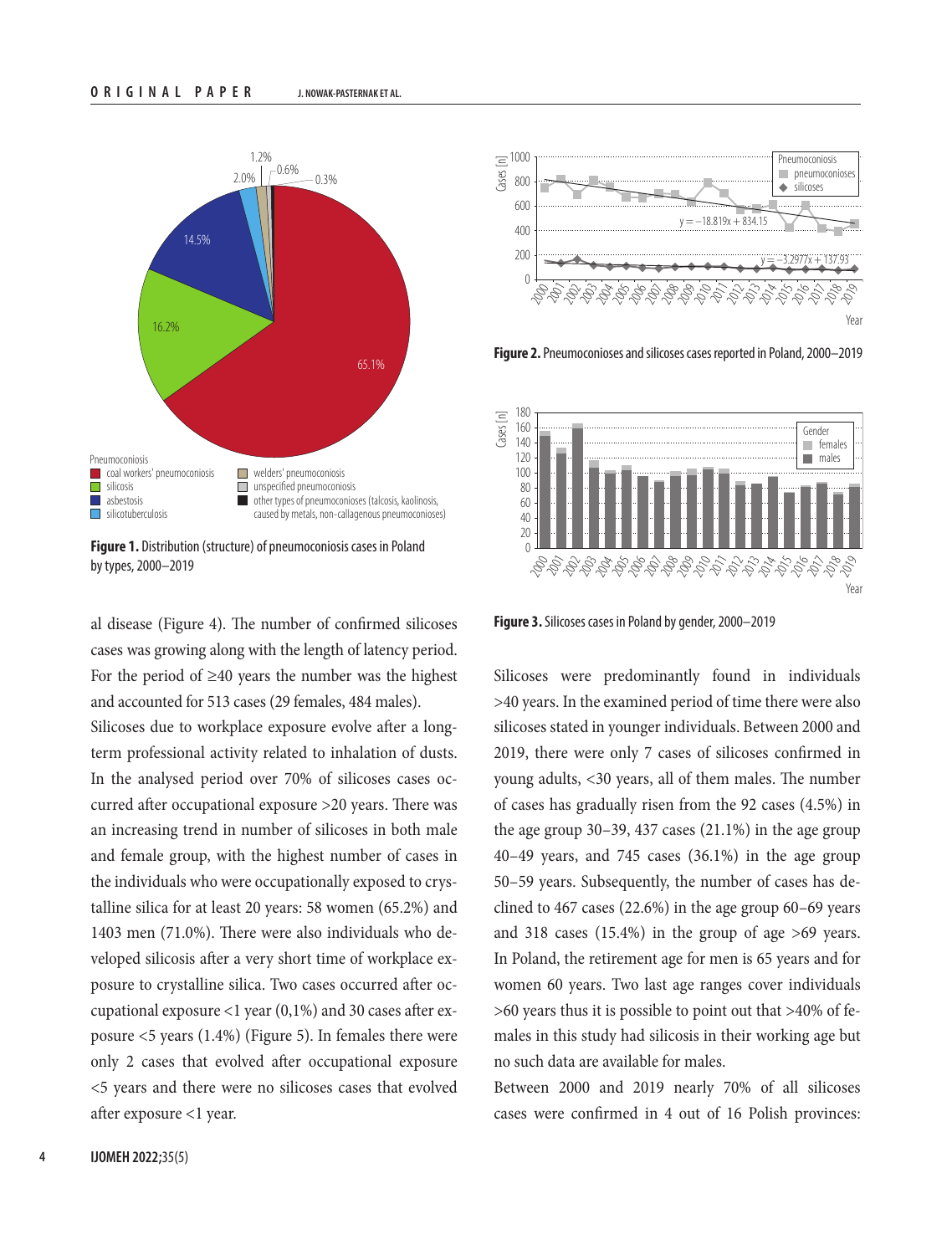

**Figure 4.** Silicoses cases in Poland by latency period between the beginning of occupational exposure to silica and the date of occupational disease, 2000–2019

Lower Silesia, Silesia, Świętokrzyskie and Wielkopolska. In the examined period of time only 4 cases of silicoses were confirmed in Podlasie and 3 cases were related to employment in plants outside of Poland (Figure 6).

Predominance of silicoses in the provinces indicated above stays in relationship with prevalence of occupational industrial sectors in these regions of the country. The majority of silicosis cases, both in men and women, occurred in the individuals employed in manufacturing. Most men who evolved silicosis were employed in:

- the manufacturing industry (1392 cases, 70.4%),
- mining and quarrying (369 cases, 18.7%),
- construction (146 cases, 7.4%).

The dominant branches of manufacturing were:

- casting of iron (434 cases, 21.6% of manufacturing industry),
- manufacture of basic iron and steel ferroalloys (135 cases, 9.7%),
- cutting, shaping and finishing of stone (85 cases, 6.1%),
- casting of steel (82 cases, 5.9%).
- In the mining and quarrying dominated such branches as:
- mining of non-ferrous metal ores (122 cases, 33.1% of mining industry),
- extraction of coal (93 cases, 25.2%),
- quarrying of ornamental and building stone, limestone, gypsum, chalk and slate (86 cases, 23.3%).



**Figure 5.** Structure of silicoses cases by duration of exposure to silica dust, 2000–2019



**Figure 6.** Silicoses in Poland by province, 2000–2019

In the female group near 90% of silicosis cases referred to manufacturing industry (80 cases, 89/9%) with predominance of casting of iron (19 cases, 23.7% of manufacturing industry), manufacture of motor vehicles (8 cases, 10.0%) and with equal number of cases: refractory goods manufacture, ceramic flags manufacture and manufacture of ceramic sanitary products (6 cases each, 7.5% each).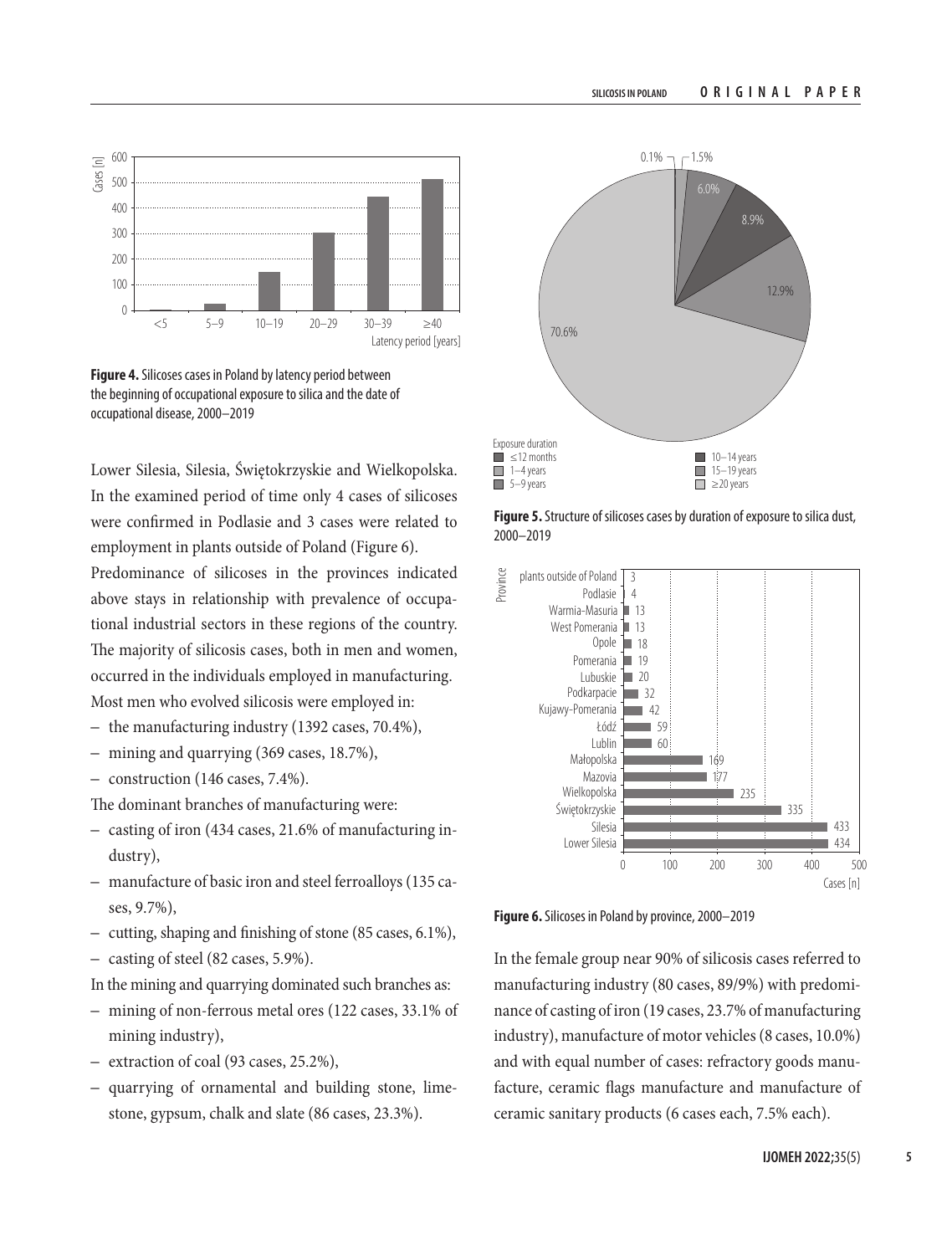## **DISCUSSION**

This is the one of the first papers providing a summary of silicoses incidence in Poland in years 2000–2019. The occurrence of silicosis is an important global concern. Despite feasible measures to prevent it, the disease is still widely spread in most parts of the world. In 1995, the World Health Organization (WHO) and the International Labour Organization (ILO) have initiated a campaign to eliminate silicosis from the world by 2030 [8]. Worldwide, the reported prevalence of silicosis in employees exposed to silica dust ranges from 14% to 96% depending on occupational activities [9]. According to some estimations about 5.3 million workers were exposed to crystalline silica in Europe in 2006 and >4 million of them were employed in construction industry [10]. In European countries like Belgium, Bulgaria, Hungary, Poland or Romania, pneumoconioses due to dust containing silica belong to the most often recognized occupational diseases [11]. In the United States there are about 2.3 million employees exposed to silica and although during 1999–2018 the number of silicosis deaths has decreased by 53%, new cases of the disease are still diagnosed [12,13]. In China, >23 million workers were employed in exposure to crystalline silica [14]. In 2013 >87% of all reported occupational diseases in China were pneumoconioses, of whom silicoses accounted for about 35% [15]. In India, the number of workers exposed to silica accounts for about 11.5 million and silicosis remains an important cause of respiratory deaths in this country [16]. In 2007 about 3.2 million workers were potentially exposed to silica dust in Brazil. Silicosis is one of the most prevalent pneumoconioses in Brazil and belongs to the diseases whose notification is compulsory in this country [9]. In South Africa silicosis is a serious occupational health problem in gold mining industry, in the first quarter of 2020 there were more than 0.4 million workers employed formally in mining [17,18].

During 2000–2019 the total of 2066 silicosis cases were confirmed in Poland. Most of them occurred in individu-

als older than 50 (74% of all cases) after an exposure duration >20 years (70.7% of cases). Since silicoses occur long time after the beginning of occupational exposure to silica dust, the total of cases reflects some aspects of employment and work conditions in the past as well as temporal modifications of employment level due to economic changes, average exposure and exceed of the permissible exposure limits, quality improvement of personal protection equipment or collective protection measures.

There were also 32 cases (1.5%) reported almost every year in 2000–2019 (≤4 cases annually) which occurred after shorter exposure to crystalline silica <5 years. We are aware that the length of the registered exposure time could be underestimated if the card form was misinterpreted and the employment period only from the last workplace was reported. However, 7 individuals (0.3%) developed silicosis in age <30 years and in these cases the exposure period could not be >15 years. Lately, more and more silicoses occurring after shorter exposure period to crystalline silica have been described by foreign authors.

Cumulative dose of crystalline silica is considered as the most important risk factor in developing silica related pneumoconioses. In a cohort study Vacek et al. [19] proved that individuals with longer occupational exposure to lower concentrations of crystalline silica were at higher risk for silicosis than workers with shorter exposure time in the same cumulative dose at higher concentration of crystalline silica. It is believed that deposition of 1–3 g of crystalline silica is sufficient to induce the development of chronic silicosis [20].

There was a decreasing trend in the number of silicoses in the analysed period of time. It is important to emphasise that diagnostic criteria of silicosis have not changed in Poland since 2000. Clinical and work history as well as radiographic findings in chest X-ray analyzed according to ILO Guidelines are still the basis for the disease diagnosis in our country. The development in occupational and pulmonary medicine enables to consider silicosis in differ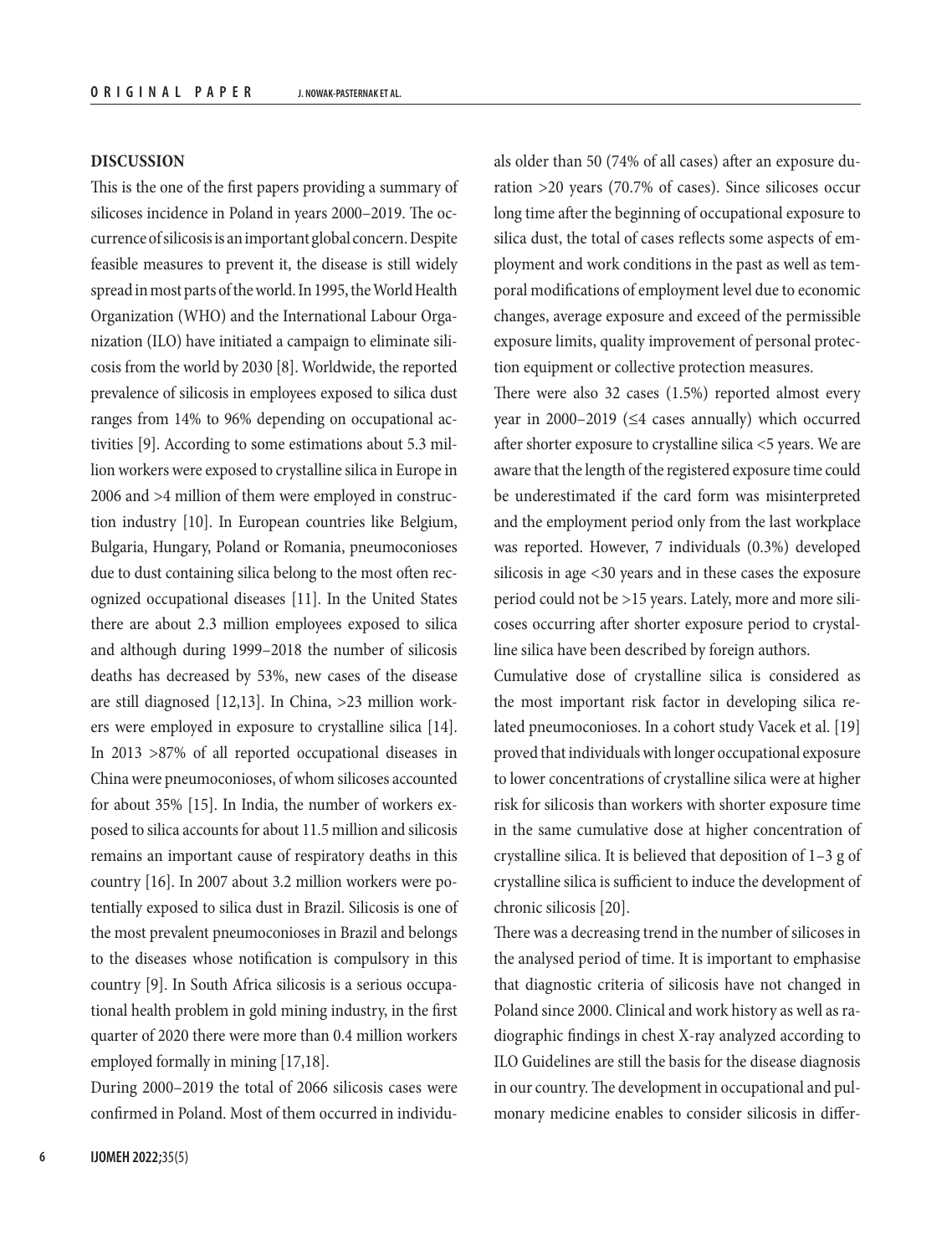ential diagnosis of such respiratory conditions as sarcoidosis or other thoracic lymphadenopathies and therefore new cases of silicosis could be found by medical practitioners [21]. Also, due to Polish labour regulations, every employer undergoes periodically a medical check-up in accordance with his work station. In individuals exposed to silica dust a chest X-ray is also performed what enables to find cases of asymptomatic silicoses and prevent further exposure to fibrous dusts [22]. The total number of employees exposed to industrial dusts in enterprises employing ≥10 persons has been declining over last years from >74 000 in 2006 to >50 000 in 2019. The exposure to fibrous dusts has also decreased, respectively from ca. 52 000 in 2006 to >34 000 in 2019 [6,23].

We are aware that despite the issues mentioned above, the number of diagnosed cases of silicoses in Poland might still be underestimated. In 21st century the Polish model of occupational medical care of working population has changed. Previously, a complex health care unit used to exist as a part of every company and a surveillance over harmful exposures was maintained on a higher level. Nowadays, employees undergo the medical check-ups in clinics outside their workplaces and the occupational medical professionals are not always well informed about all the harmful exposures at work station. For this reason early signs of silicosis can be missed. In these cases the disease can be diagnosed outside occupational health care what particularly refers to small and medium enterprises. Silicosis is a rather rare medical condition in general population and the diagnosis can be missed if there is no sufficient experience in diagnosing the disease in pulmonary and radiology departments or the silicosis is complicated by tuberculosis or cancer. Also, the work history might be quiet often ignored in the medical interview although it is crucial for the silicosis diagnosis if the current knowledge of harmful effects of industries and production processes using silica containing dust is considered [2,21].

Between 2000 and 2019 most of silicosis cases in Poland were stated in men. The risk of silicosis is associated with the industries less often chosen by women to work in. The majority of both female and male cases occurred in casting of iron, belonging to manufacturing section of industry, but the number of female cases was >20 times smaller than the number of males cases (19 vs. 434). According to Statistics Poland in 2019 a total of 263 161 workers were employed in section of manufacturing in enterprises employing ≥10 persons, out of which women accounted for 55 246  $(20.1\%)$  [6]. It is also worth to mention that in 1951–2002 a list of works prohibited to women used to apply in Poland. It included among others several branches of industry with high incidence of silicosis such as mining and metallurgy.

Nearly 70% of all silicoses cases were confirmed in 4 out of 16 Polish provinces: Lower Silesia, Silesia, Świętokrzyskie and Wielkopolska. Silesia, Wielkopolska and Lower Silesia belong to 5 voivodeships with the highest ranking positions by population in Poland. Silesia is a region with the highest number of employers working in exposure to fibrous dusts. In Silesia there is the highest concentration of establishments belonging to section of mining and quarrying. It is also the voivodship with the second highest number of manufacturing enterprises in Poland [6,24].

Our study is based on the information reported obligatorily according to a defined scheme to the only official Polish central electronic data base. Using the data from the Central Register of Occupational Diseases has some limitations resulting from the scheme of the Statement card of the occupational disease. The card does not include such data as severity of the disease, average exposure concentration, silica content in the dust, time point of the first respiratory symptoms or smoking habits. Therefore we have no information on workplace environment measurements, stage of the disease defined by the ILO international classification of pneumoconioses or respiratory impairment [25]. Also, we are not able to com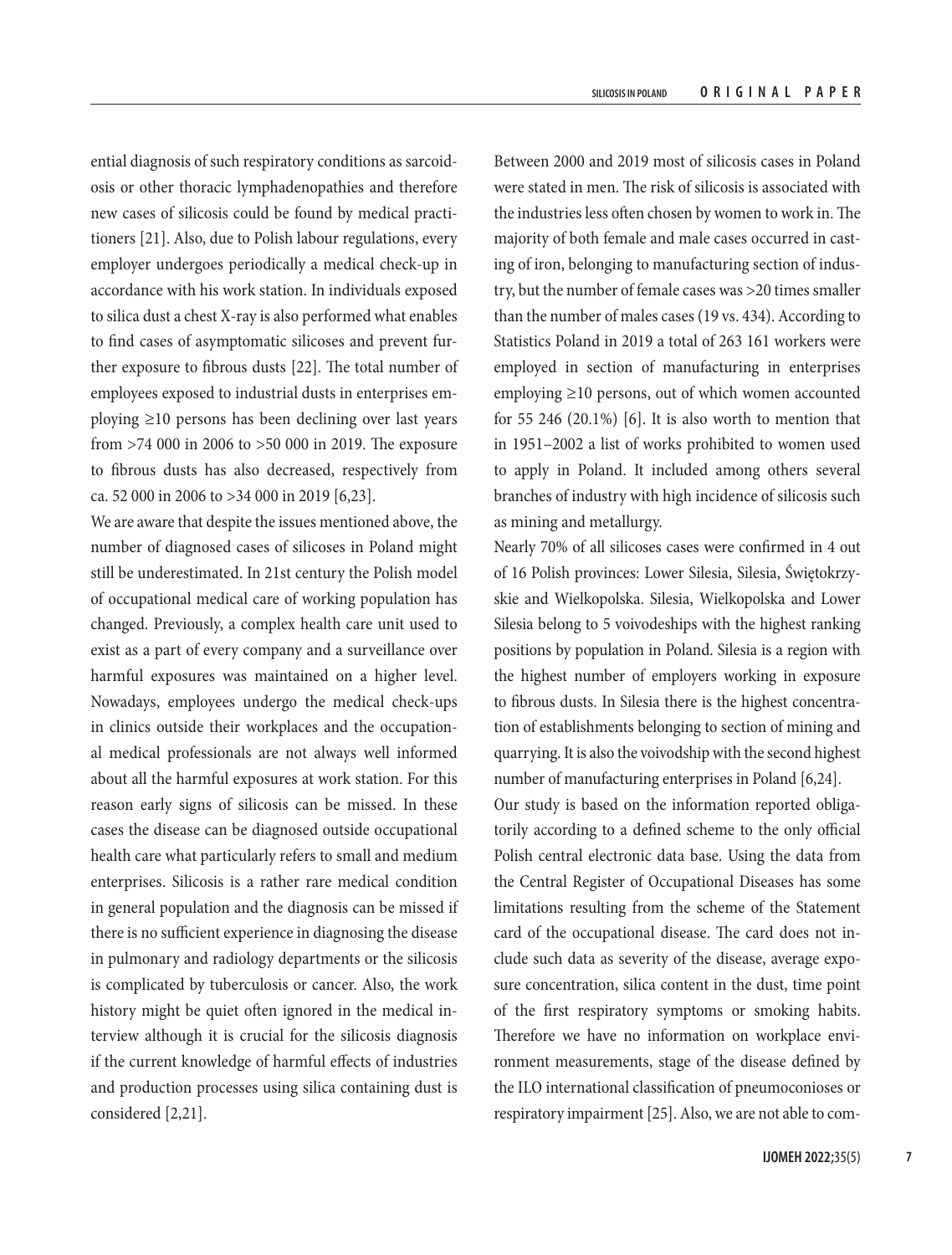pare some important details of the courses of silicoses that occurred after a long and short occupational exposure or in workers from different age intervals and having various employment history. However, the exposure duration, exceed level of permissible exposure limits as well as crystalline silica content in the inhaled dusts play the crucial role in the disease development as mentioned above.

Every case of diagnosed and subsequently confirmed silicosis in Poland in 2000–2019 is covered by this study. The Central Register of Occupational Diseases collects data related to the cases that evolved due to occupational exposure and therefore the study does not include silicoses that might have occurred in non – occupational conditions [4]. To our knowledge no such medical conditions were diagnosed in Poland. Some rare cases of silicoses due to non-industrial dusts have been described in individuals from region of Himalayas and South Korea [26,27].

## **CONCLUSIONS**

In Poland, pneumoconioses, including silicoses, are one of the most prevalent occupational diseases, with regional variabilities. Although the number of confirmed cases decreased in 2000–2019, silicoses still remain an important health problem. Since the effective treatment and withdrawal of adverse health effects of silicoses and other pneumoconioses are still unknown, prevention is crucial to reduce further disease incidence.

It is absolutely vital to monitor workplace environments and observe the permissive exposure limits of crystalline silica concentration, in large, medium and small enterprises. Efforts should be made to educate employers about harmful health effects of traditional and newly introduced technological processes and to provide support that will guarantee safer working conditions. General practitioners, respiratory physicians, radiologists as well as occupational medicine specialists should be educated both in harmful effects of already-used and newly introduced technologies, as well as the first alarming symptoms of pneumoconioses to help in early stage diagnosis of the disease and preventing further occupational exposure.

The medical monitoring standards of exposed workers should be improved. Chest X-ray examination is considered to be the principal diagnostic tool in identifying patients with pneumoconioses. We suggest that the frequency of this examination as part of the obligatory employee check-up should depend on the crystalline silica content in the inhaled dust. Developing new diagnosing guidelines with the use of other imaging examinations, like high-resolution computed tomography, should be considered. Recent reports emphasizing the aggressiveness of silicoses related to the artificial stone dust should be of alarming

nature for the medical professionals, occupational health care providers and employers, and should lead to the improvement of workplace environment monitoring as well as preventive and protective measures in this industry.

We believe this study will provide a better understanding of the silicoses occurrence in Poland and will help achieve a global insight into the issue. We hope it will contribute considerably into the implementation of silicosis preventative programmes, both at the enterprise and national level. The analysis can also be an initial response to the joint ILO/WHO Global Programme for the Elimination of Silicosis (GPES) and the encouragement for the Polish health and labour authorities to establish a national strategy in this field.

#### **REFERENCES**

- 1. Barnes H, Goh NSL, Leong TL, Hoy R. Silica-associated lung disease: An old-world exposure in modern industries. Respirology. 2019 Dec;24(12):1165-1175. [https://doi.org/10.1111/](https://doi.org/10.1111/resp.13695) [resp.13695](https://doi.org/10.1111/resp.13695).
- 2. Fernández Álvarez R, Martínez González C, Quero Martínez A, Blanco Pérez JJ, Carazo Fernández L, Prieto Fernández A. Guidelines for the diagnosis and monitoring of silicosis. Arch Bronconeumol. 2015 Feb;51(2):86-93. [https://doi.](https://doi.org/10.1016/j.arbres.2014.07.010) [org/10.1016/j.arbres.2014.07.010](https://doi.org/10.1016/j.arbres.2014.07.010).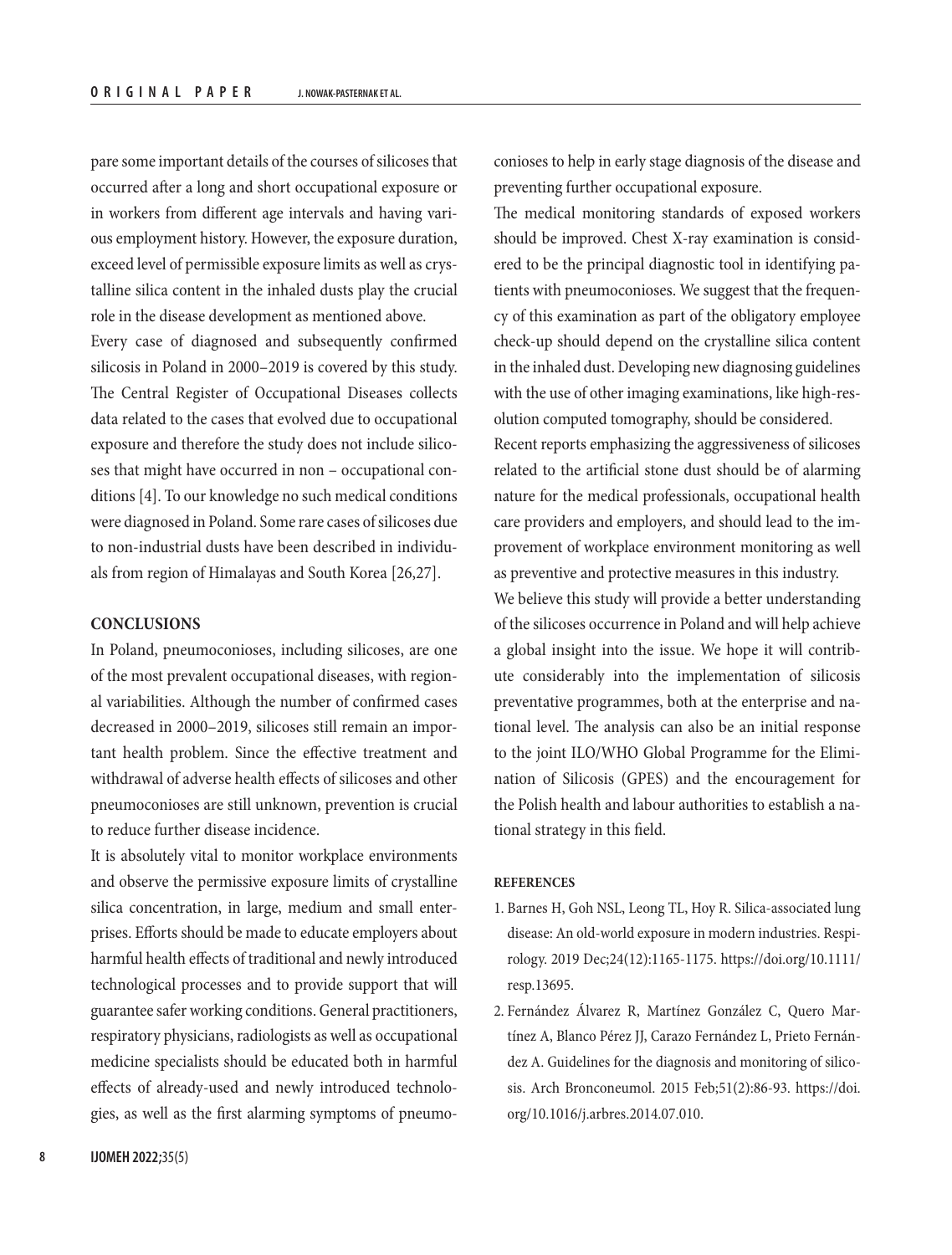- 3. [Regulation of the Minister of Internal Affairs, Minister of Labour and Social Policy, Minister of Industry and Trade and Minister of Agriculture of 17 December 1928 on implementation of some provisions of the Regulation of the President of Poland on preventing and combating occupational diseases. J Laws 1929, No. 5, item 50]. Polish.
- 4. [Regulation of the Council of Ministers of 30 June 2009 on occupational diseases. Consolidated text J Laws 2013, item 1367 as amended]. Polish.
- 5. Nofer Institute of Occupational Medicine [Internet]. Łódź: The Institute; 2021 [cited 2021 November 17]. Central Register of Occupational Diseases. Available from: [http://](http://www.imp.lodz.pl/home_en/dep/department_of_environmental_epidemiology/central_register_of_occupational_diseases/) [www.imp.lodz.pl/home\\_en/dep/department\\_of\\_environ](http://www.imp.lodz.pl/home_en/dep/department_of_environmental_epidemiology/central_register_of_occupational_diseases/) [mental\\_epidemiology/central\\_register\\_of\\_occupational\\_](http://www.imp.lodz.pl/home_en/dep/department_of_environmental_epidemiology/central_register_of_occupational_diseases/) [diseases/](http://www.imp.lodz.pl/home_en/dep/department_of_environmental_epidemiology/central_register_of_occupational_diseases/).
- 6. Statistics Poland [Internet]. Warszawa, Gdańsk 2020 [cited 2021 November 17]. Working conditions in 2019. Available from: [https://stat.gov.pl/obszary-tematyczne/rynek-pracy/](https://stat.gov.pl/obszary-tematyczne/rynek-pracy/warunki-pracy-wypadki-przy-pracy/warunki-pracy-w-2019-roku,1,14.html) [warunki-pracy-wypadki-przy-pracy/warunki-pracy-w-](https://stat.gov.pl/obszary-tematyczne/rynek-pracy/warunki-pracy-wypadki-przy-pracy/warunki-pracy-w-2019-roku,1,14.html)[2019-roku,1,14.html.](https://stat.gov.pl/obszary-tematyczne/rynek-pracy/warunki-pracy-wypadki-przy-pracy/warunki-pracy-w-2019-roku,1,14.html)
- 7. Leso V, Fontana L, Romano R, Gervetti P, Iavicoli I. Artificial Stone Associated Silicosis: A Systematic Review. Int J Environ Res Public Health. 2019 Feb 16;16(4):568. [https://](https://doi.org/10.3390/ijerph16040568) [doi.org/10.3390/ijerph16040568.](https://doi.org/10.3390/ijerph16040568)
- 8. The Global Occupational Health Network: Elimination of silicosis [Internet]. World Health Organization. The Global Occupational Health Network Newsletter; 2007 [cited 2021 November 17]. Available from: [http://www.who.int/](http://www.who.int/occupational_health/publications/newsletter/gohnet12e.pdf) [occupational\\_health/publications/newsletter/gohnet12e.pdf.](http://www.who.int/occupational_health/publications/newsletter/gohnet12e.pdf)
- 9. Souza TP, Watte G, Gusso AM, Souza R, Moreira JDS, Knorst MM. Silicosis prevalence and risk factors in semiprecious stone mining in Brazil. Am J Ind Med. 2017 Jun;60(6):529-536. [https://doi.org/10.1002/ajim.22719.](https://doi.org/10.1002/ajim.22719)
- 10. Cherrie JW, Gorman Ng M, Searl A, Shafrir A, van Tongeren M, et al. Health, socio-economic and environmental aspects of possible amendments to the EU Directive on the protection of workers from the risks related to exposure to carcinogens and mutagens at work. Respirable crystalline

silica. IOM Research Project: P937/8, May 2011. [Internet]. Edinburgh, 2011. [cited 2021 November 17]. Available from: [https://ec.europa.eu/social/BlobServlet?docId=1016](https://ec.europa.eu/social/BlobServlet?docId=10161&langId=en) [1&langId=en\)](https://ec.europa.eu/social/BlobServlet?docId=10161&langId=en).

- 11. European Commission [Internet]. Luxembourg; The Institution; 2021. [cited 2021 November 17]. Eurostat. Available from: [https://ec.europa.eu/eurostat/web/experimental-statis](https://ec.europa.eu/eurostat/web/experimental-statistics/european-occupational-diseases-statistics) [tics/european-occupational-diseases-statistics](https://ec.europa.eu/eurostat/web/experimental-statistics/european-occupational-diseases-statistics).
- 12. Occupational Safety and Health Administration, United States Department of Labor [Internet]. Washington: The United States Government; 2021 [cited 2021 November 17]. Safety and Health Topics. Available from: [https://www.osha.gov/](https://www.osha.gov/silica-crystalline) [silica-crystalline](https://www.osha.gov/silica-crystalline).
- 13. Bell JL, Mazurek JM. Trends in Pneumoconiosis Deaths United States, 1999-2018. MMWR Morb Mortal Wkly Rep. 2020 Jun 12;69(23):693-698. [https://doi.org/10.15585/](https://doi.org/10.15585/mmwr.mm6923a1) [mmwr.mm6923a1.](https://doi.org/10.15585/mmwr.mm6923a1)
- 14. Chen W, Liu Y, Wang H, Hnizdo E, Sun Y, Su L, et al. Longterm exposure to silica dust and risk of total and causespecific mortality in Chinese workers: a cohort study. PLoS Med. 2012;9(4):e1001206. [https://doi.org/10.1371/journal.](https://doi.org/10.1371/journal.pmed.1001206) [pmed.1001206](https://doi.org/10.1371/journal.pmed.1001206).
- 15. Tse LA, Dai J, Chen M, Liu Y, Zhang H, Wong TW, et al. Prediction models and risk assessment for silicosis using a retrospective cohort study among workers exposed to silica in China. Sci Rep. 2015 Jun 19;5:11059. [https://doi.org/10.1038/srep11059.](https://doi.org/10.1038/srep11059)
- 16. Jindal SK. Silicosis in India: past and present. Curr Opin Pulm Med. 2013 Mar;19(2):163-8. [https://doi.org/10.1097/](https://doi.org/10.1097/MCP.0b013e32835bb19e) [MCP.0b013e32835bb19e.](https://doi.org/10.1097/MCP.0b013e32835bb19e)
- 17. Knight D, Ehrlich R, Cois A, Fielding K, Grant AD, Churchyard G. Predictors of silicosis and variation in prevalence across mines among employed gold miners in South Africa. BMC Public Health. 2020 Jun 1;20(1):829. [https://doi.org/](https://doi.org/10.1186/s12889-020-08876-2) [10.1186/s12889-020-08876-2.](https://doi.org/10.1186/s12889-020-08876-2)
- 18. Statistics South Africa [Internet]. Pretoria: The Department, 2020. [cited 2021 May 10]. Quarterly Labour Force Survey. Available from: [https://www.statssa.gov.za/publications/](https://www.statssa.gov.za/publications/P0211/P02111stQuarter2020.pdf) [P0211/P02111stQuarter2020.pdf](https://www.statssa.gov.za/publications/P0211/P02111stQuarter2020.pdf).